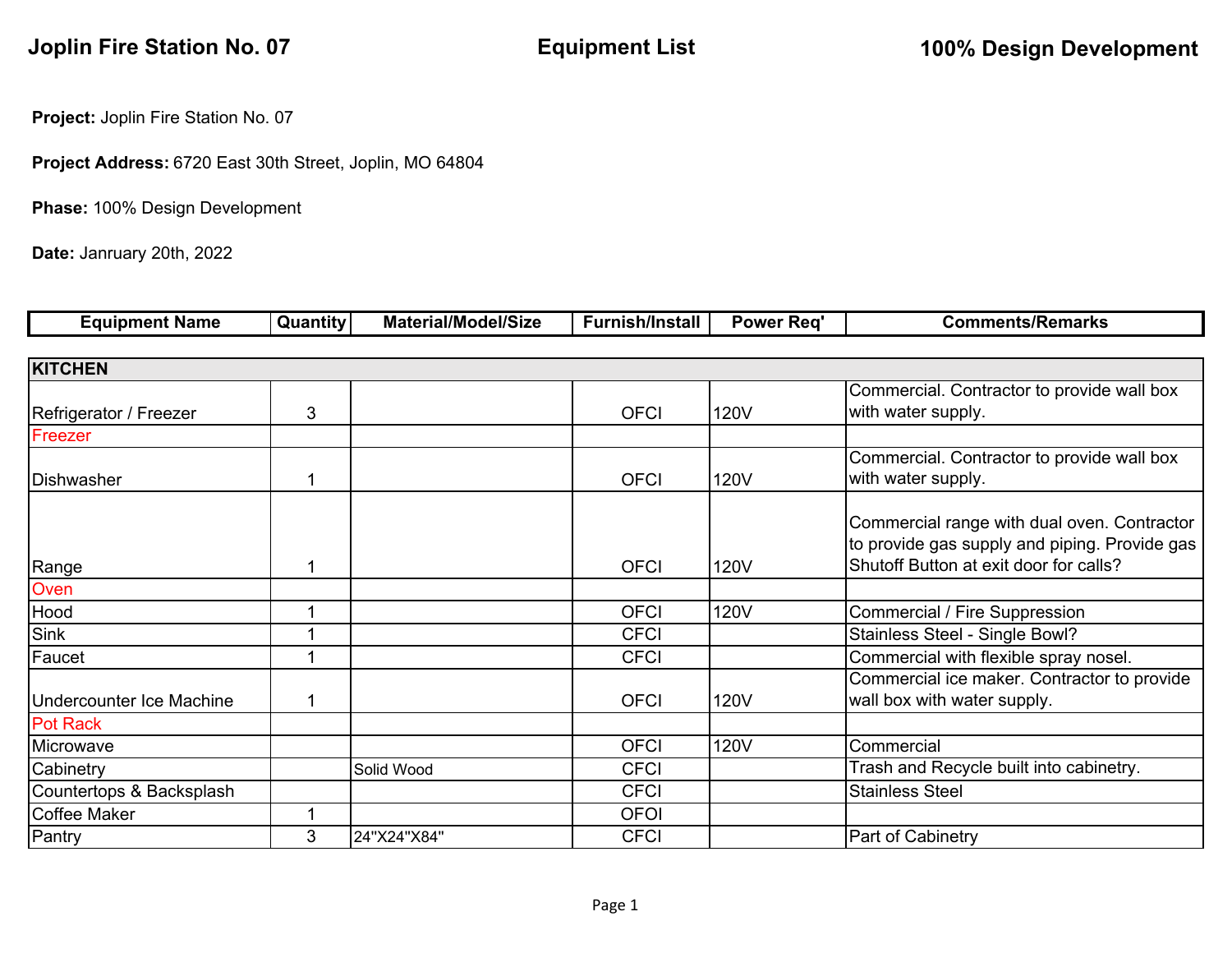| <b>Equipment Name</b>            | <b>Quantity</b>      | <b>Material/Model/Size</b> | <b>Furnish/Install</b> | <b>Power Req'</b> | <b>Comments/Remarks</b>                                                      |
|----------------------------------|----------------------|----------------------------|------------------------|-------------------|------------------------------------------------------------------------------|
|                                  |                      |                            |                        |                   |                                                                              |
| <b>APPARATUS BAY</b>             |                      |                            |                        |                   |                                                                              |
| Air Hose Reel                    |                      |                            | <b>OFOI</b>            |                   |                                                                              |
| Water Hose Reel                  |                      |                            | <b>OFOI</b>            |                   |                                                                              |
| <b>Electric Cord Reel</b>        |                      |                            | <b>OFOI</b>            |                   |                                                                              |
| Apparatus Doors                  | 6                    |                            | <b>CFCI</b>            |                   |                                                                              |
| <b>Transmitter Board</b>         |                      |                            |                        |                   |                                                                              |
| Workbench - Tool Room            | $\mathbf 1$          |                            | <b>OFCI</b>            |                   | <b>Stainless Steel Countertop</b>                                            |
| <b>Car Wash System</b>           |                      |                            |                        |                   |                                                                              |
| Welder                           |                      |                            | <b>OFOI</b>            |                   |                                                                              |
| Ladders                          | $\gamma$             |                            | <b>OFOI</b>            |                   |                                                                              |
| Hose Dryer                       |                      |                            | <b>CFCI</b>            |                   |                                                                              |
| Large Overhead Fans              | $\overline{?}$       |                            | $\gamma$               |                   |                                                                              |
| PPE/Gear Locker                  | 20                   |                            | <b>OFCI</b>            |                   |                                                                              |
| Eye Wash Station                 |                      |                            |                        |                   |                                                                              |
| <b>SCBA Compressor</b>           |                      |                            |                        |                   |                                                                              |
| Hand Sink & Boot Wash            |                      |                            | <b>CFCI</b>            |                   | Contractor to provide all rough-ins, water<br>supply lines, and drain lines. |
| <b>Wall Mounted Fill Station</b> |                      |                            |                        |                   |                                                                              |
| <b>Commercial Ice Machine</b>    |                      |                            |                        |                   |                                                                              |
| <b>Air Tanks</b>                 |                      |                            |                        |                   |                                                                              |
|                                  |                      |                            |                        |                   | Contractor to provide rough-ins. Will need                                   |
| Cascade System                   |                      |                            | <b>OFOI</b>            |                   | fresh air intake.                                                            |
| Air Compressor                   | 1                    |                            | <b>OFCI</b>            |                   | Ancillary piping to be CFCI                                                  |
| Safe Air Vehilce Exhaust         |                      |                            |                        |                   |                                                                              |
| System                           |                      |                            | OFCI / OFOI            |                   |                                                                              |
| <b>Air Dryer</b>                 | $\blacktriangleleft$ |                            | <b>OFCI</b>            |                   | Ancillary piping to be CFCI                                                  |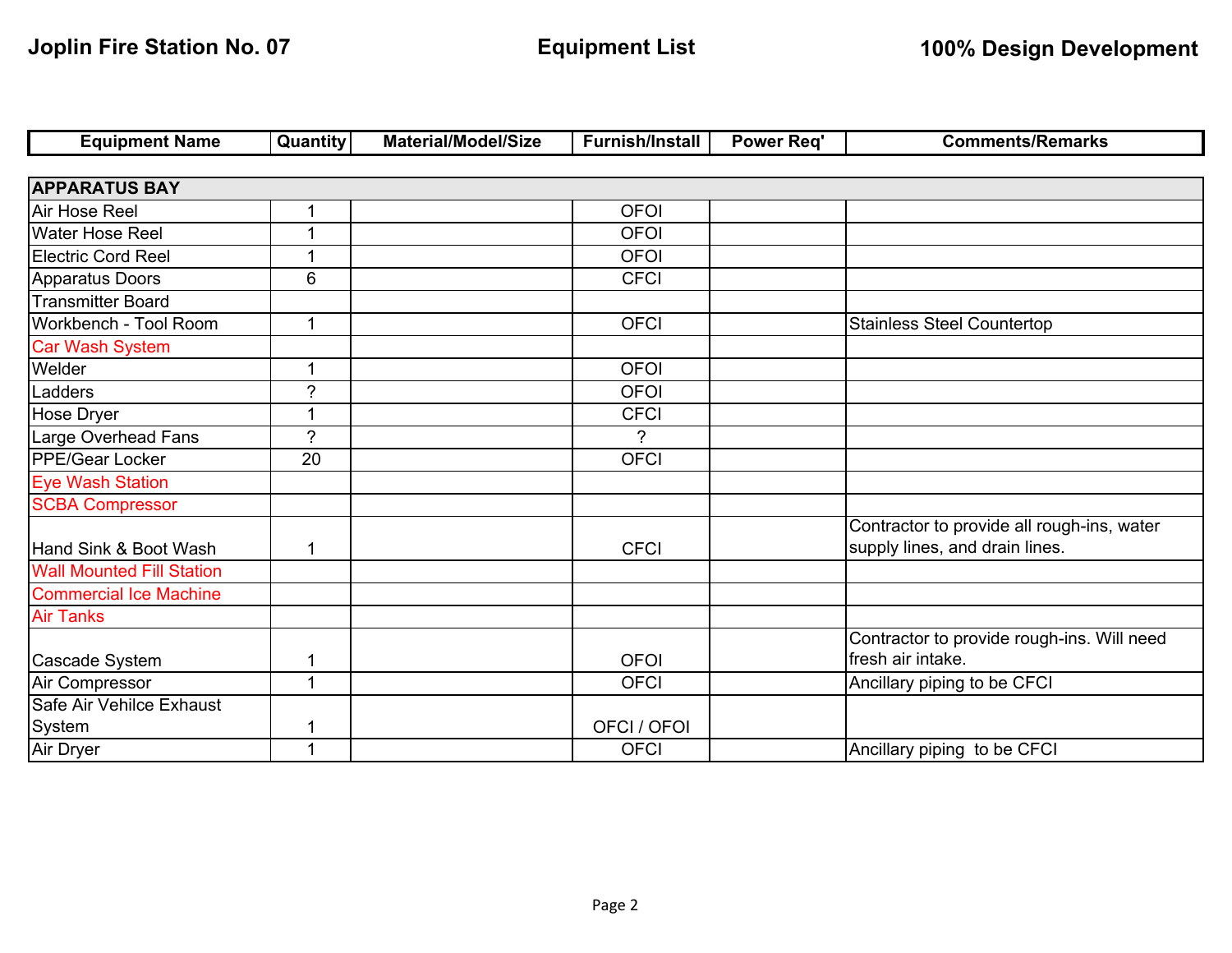| <b>Equipment Name</b>          | <b>Quantity</b> | <b>Material/Model/Size</b>  | <b>Furnish/Install</b> | <b>Power Req'</b> | <b>Comments/Remarks</b>          |
|--------------------------------|-----------------|-----------------------------|------------------------|-------------------|----------------------------------|
|                                |                 |                             |                        |                   |                                  |
| <b>DECON AREA</b>              |                 |                             |                        |                   |                                  |
|                                |                 |                             |                        |                   |                                  |
| <b>PPE Washer/Extractor</b>    |                 | 64.7" H x 34.1" W x 51.1" D | <b>OFOI</b>            | 240V              | Contractor to provide rough-ins  |
| <b>PPE Dryer Cabinet</b>       |                 | 22" D x 63"W x 87" H        | <b>OFOI</b>            | 120V /240V        | Contractor to provide rough-ins  |
| <b>SST 2 Compartment Sink</b>  |                 |                             | <b>OFCI</b>            |                   | Decon Area                       |
| <b>Residential Washer</b>      |                 |                             | <b>OFCI</b>            | 120V              | Contractor to provide rough-ins. |
| <b>Residential Dryer</b>       |                 |                             | <b>OFCI</b>            | 240V              | Contractor to provide rough-ins. |
| Hang up Bar                    |                 |                             | <b>OFCI</b>            |                   |                                  |
| Cabinet w/ Shelving            |                 | 7'-0" Tall                  | <b>OFOI</b>            |                   |                                  |
| <b>Sinks</b>                   |                 |                             | <b>CFCI</b>            |                   | Contractor to provide rough-ins. |
| Showers                        |                 |                             | <b>CFCI</b>            |                   | Contractor to provide rough-ins. |
| Toilet                         |                 |                             | <b>CFCI</b>            |                   | Contractor to provide rough-ins. |
| <b>Toilet Paper Dispensers</b> |                 |                             | <b>OFCI</b>            |                   | Contractor to provide rough-ins. |
| Soap Dispensers                |                 |                             | <b>OFCI</b>            |                   | Contractor to provide rough-ins. |
| <b>Paper Towel Dispensers</b>  |                 |                             | <b>OFCI</b>            |                   | Contractor to provide rough-ins. |
| <b>Grab Bars</b>               |                 |                             | <b>CFCI</b>            |                   | Contractor to provide rough-ins. |

| $\sim$<br>Equipment Name | .<br>. Quantity | <b>Material/Model/Size</b> | nish/Install/<br>. urr | 'Rea'<br><b>Power</b> | <b>Remarks</b> /<br>`omments/.<br>. JU. |
|--------------------------|-----------------|----------------------------|------------------------|-----------------------|-----------------------------------------|
|                          |                 |                            |                        |                       |                                         |

| <b>PERSONNEL LAUNDRY</b>       |  |  |             |      |                                                      |  |  |
|--------------------------------|--|--|-------------|------|------------------------------------------------------|--|--|
|                                |  |  |             |      |                                                      |  |  |
| <b>Residential Washer</b>      |  |  | <b>OFCI</b> | 120V | <b>Provide wall box with drain and water supply.</b> |  |  |
| <b>Residential Dryer</b>       |  |  | <b>OFCI</b> | 240V | Provide vented access to exterior.                   |  |  |
| <b>Laundry Sink</b>            |  |  |             |      |                                                      |  |  |
| <b>Fold Down Ironing Board</b> |  |  |             |      |                                                      |  |  |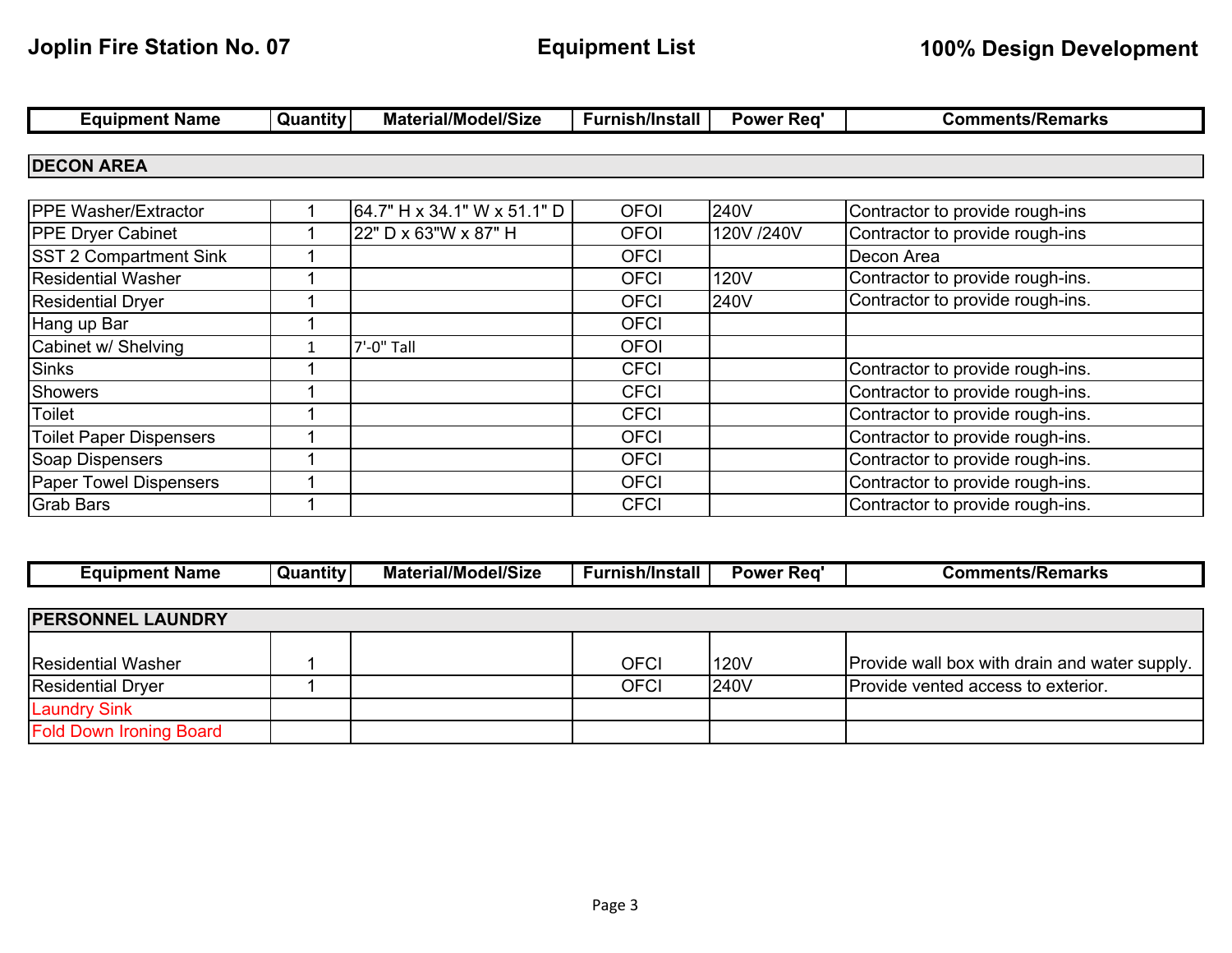| <b>Equipment Name</b>             | <b>Quantity</b> | Material/Model/Size        | <b>Furnish/Install</b> | <b>Power Req'</b> | <b>Comments/Remarks</b> |
|-----------------------------------|-----------------|----------------------------|------------------------|-------------------|-------------------------|
|                                   |                 |                            |                        |                   |                         |
| <b>CONFERENCE / TRAINING ROOM</b> |                 |                            |                        |                   |                         |
| <b>Whiteboard</b>                 |                 |                            |                        |                   |                         |
| <b>Tackboard</b>                  |                 |                            |                        |                   |                         |
| <b>Projector Bracket</b>          |                 |                            |                        |                   |                         |
| <b>Projector Screen</b>           |                 |                            |                        |                   |                         |
| <b>TV Bracket</b>                 |                 |                            |                        |                   |                         |
|                                   |                 |                            |                        |                   |                         |
|                                   |                 |                            |                        |                   |                         |
| <b>Equipment Name</b>             | <b>Quantity</b> | <b>Material/Model/Size</b> | <b>Furnish/Install</b> | <b>Power Req'</b> | <b>Comments/Remarks</b> |
|                                   |                 |                            |                        |                   |                         |

| <b>GENERAL</b>                   |   |             |                                   |
|----------------------------------|---|-------------|-----------------------------------|
| <b>Fire Extinguisher Cabinet</b> | 3 | <b>CFCI</b> | Kitchen / Bay / Dorm Areas        |
| <b>Fire Extinguisher Hook</b>    |   |             |                                   |
| <b>AED Cabinet</b>               |   |             |                                   |
| <b>Vending Machine</b>           |   |             |                                   |
| <b>Gas Grill</b>                 |   | <b>OFOI</b> | Contractor to Provide Supply Line |
| Outdoor Table / Chairs           |   | <b>OFOI</b> |                                   |
| Security w/ Devices              |   | <b>OFOI</b> | City's contracted vendor          |
| <b>Emergency Alert System</b>    |   | <b>OFOI</b> | City to bid out                   |
| <b>Window Blinds</b>             |   | <b>CFCI</b> | All Windows and Openings          |
| Shelving - Vehicle Maintenance   |   | <b>OFOI</b> |                                   |

| <b>Material/Model/Size</b><br>h/Install<br>__Quantity_<br>Rea'<br>าments/Remarks<br>Power<br>auipme:<br>ent<br>Name<br>$\mathsf{r}$ ur $\mathsf{r}$<br>∴∩m<br>$\ldots$ of $\blacksquare$<br>וס וכ<br>. |  |  |  |
|--------------------------------------------------------------------------------------------------------------------------------------------------------------------------------------------------------|--|--|--|
|                                                                                                                                                                                                        |  |  |  |

| <b>OFFICE FURNITURE</b> |  |  |             |  |  |  |
|-------------------------|--|--|-------------|--|--|--|
| Chair                   |  |  | <b>OFOI</b> |  |  |  |
| <b>Conference Table</b> |  |  |             |  |  |  |
| <b>System Furniture</b> |  |  |             |  |  |  |
| <b>Desk</b>             |  |  |             |  |  |  |
| <b>Filing Cabinet</b>   |  |  |             |  |  |  |
| <b>Bookcase</b>         |  |  |             |  |  |  |
| Copier                  |  |  |             |  |  |  |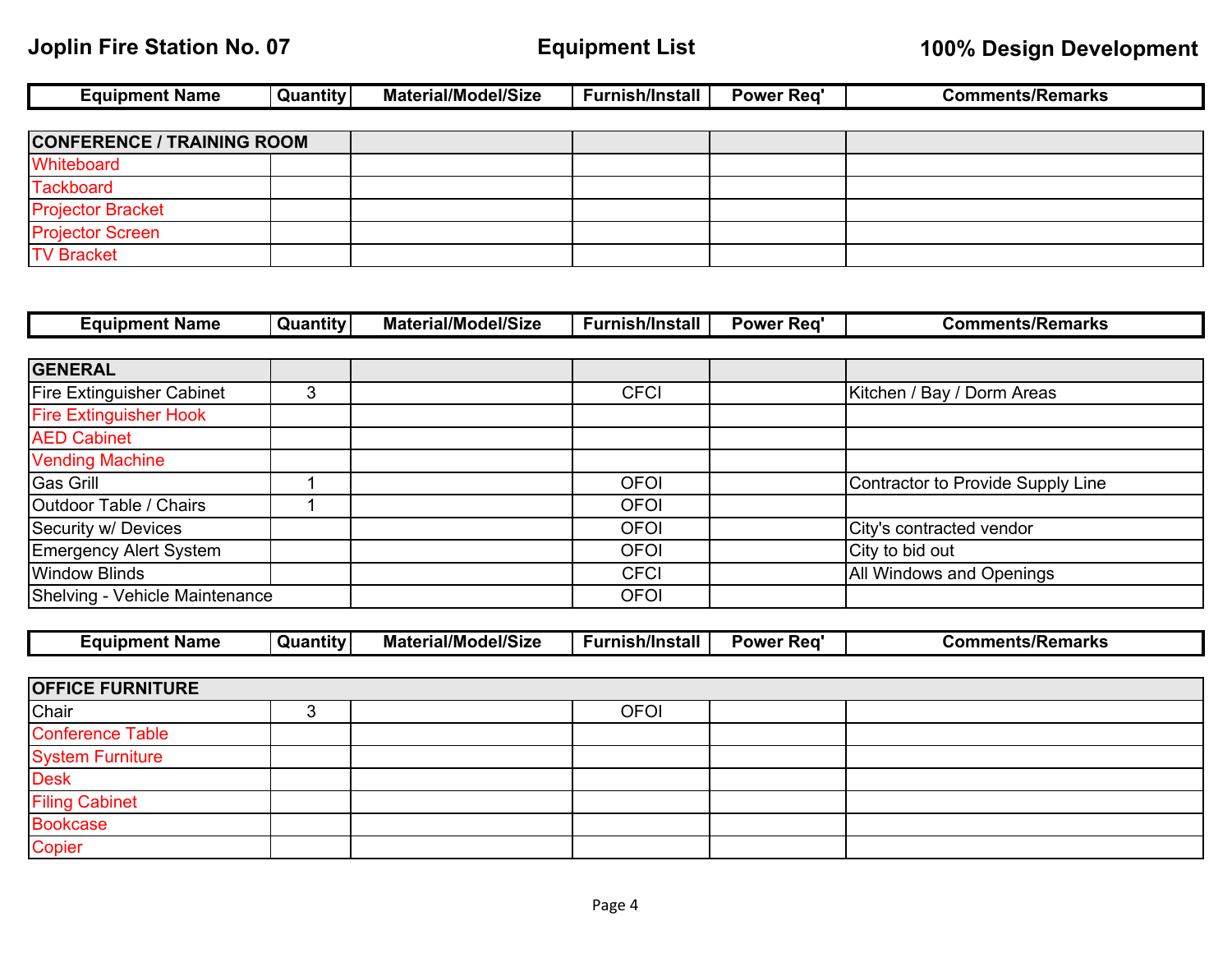Display / Trophy Case

FITNESS and Office - Contractor to provide

wall cavity blocking. Contractor to provide

power, boxes and conduit.

| <b>Equipment Name</b>                       | <b>Quantity</b> | <b>Material/Model/Size</b> | <b>Furnish/Install</b> | <b>Power Req'</b> | <b>Comments/Remarks</b>                                                                     |
|---------------------------------------------|-----------------|----------------------------|------------------------|-------------------|---------------------------------------------------------------------------------------------|
|                                             |                 |                            |                        |                   |                                                                                             |
| <b>DORM ROOM FURNITURE</b>                  |                 |                            |                        |                   |                                                                                             |
| <b>Bunk</b>                                 | 6               |                            | <b>OFOI</b>            |                   | Twin Bed                                                                                    |
| Nightstand                                  |                 |                            |                        |                   |                                                                                             |
| Chair                                       |                 |                            |                        |                   |                                                                                             |
| <b>Desk</b>                                 |                 |                            | <b>OFOI</b>            |                   | Captain Bunk Work Space                                                                     |
| Wardrobe                                    | 18              | 30"x24"x84"                | <b>OFOI</b>            |                   |                                                                                             |
|                                             |                 |                            |                        |                   |                                                                                             |
|                                             |                 |                            |                        |                   |                                                                                             |
| <b>Equipment Name</b>                       | <b>Quantity</b> | <b>Material/Model/Size</b> | <b>Furnish/Install</b> | <b>Power Req'</b> | <b>Comments/Remarks</b>                                                                     |
|                                             |                 |                            |                        |                   |                                                                                             |
| <b>KITCHEN / DINING / DAYROOM FURNITURE</b> |                 |                            |                        |                   |                                                                                             |
| Dining Room Table                           |                 |                            | <b>OFOI</b>            |                   |                                                                                             |
| <b>Coffee Table</b>                         |                 |                            |                        |                   |                                                                                             |
| Dayroom Seating                             | 4               |                            | <b>OFOI</b>            |                   |                                                                                             |
| <b>Barstools</b>                            |                 |                            |                        |                   |                                                                                             |
| <b>Trash Container</b>                      |                 |                            |                        |                   |                                                                                             |
| Large Screen TV                             |                 |                            |                        |                   | DAYROOM - Contractor to provide wall cavity<br>blocking. Contractor to provide power, boxes |

Standard TV 2 OFOI |120V / Data<br>District to the contract of the contract of the contract of the contract of the contract of the contract of th